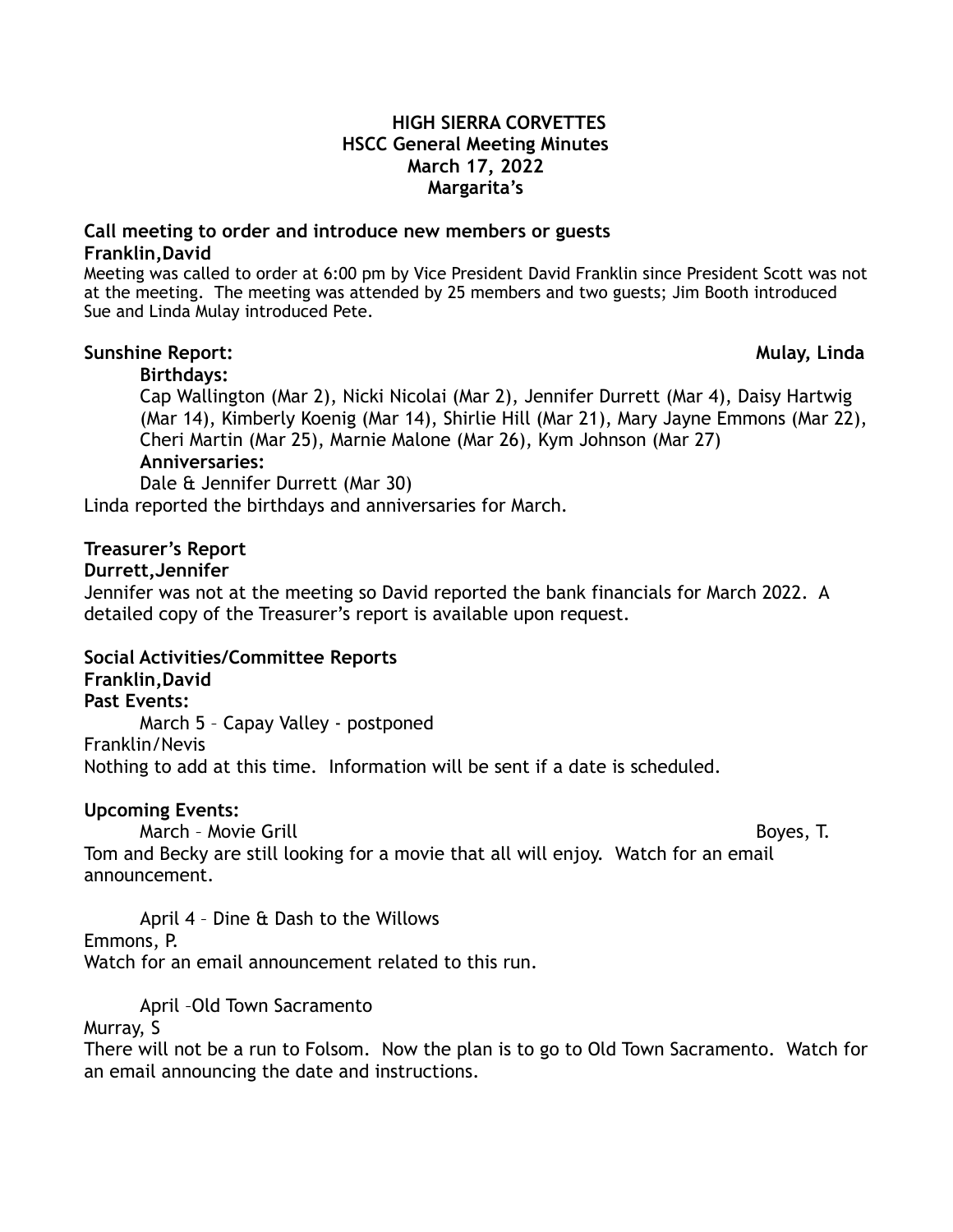May - Sierra Nevada Brewery Boyes, B. Becky and Tom will host this event. David will visit the brewery in advance to see if it will accommodate our members.

May 21 – Penn Valley Rodeo Parade

Wallington, C.

Saturday, May 21 will be the Penn Valley Rodeo parade. All who participate in the parade will receive one free ticket to the rodeo. All Corvettes will be parked in a special (free) location. An email will be sent to all who signed up for the event giving detailed instructions.

May 30 - Summer Kickoff Beckwith, J. More information to follow.

# **Racing Committee Report Suzuki, Gary According Committee Report** Suzuki, Gary **Suzuki, Gary 31**

*If you are interested in learning about the different racing groups and their schedules, check these websites out:* 

**Check the WSCC site for this year's racing schedule: [wscc.net](https://wscc.net/)**

**Check on Hooked on Driving for their schedule: [www.hookedondriving.com](http://www.hookedondriving.com)**

# **Check Northern California Racing Club (NCRC): [www.ncracing.org](http://www.ncracing.org)**

Gary announced that the Monterey Grand Prix will be held on April 30 through May 1. View the website for further information. Thunder Hill will host a track day on May 5 for a 3-mile drive and May 6 for a 5-mile drive on the track. Corvettes will be allowed on the track for this event once registered.

# **Old Business**

**Franklin,David** 

Moving September General Meeting to Sept 22 Franklin, D. David reported that since we will be in Morro Bay for the anniversary trip, our General Meeting will be moved to Thursday, September 22.

# Anniversary Trip - Morro Bay Boyes, and the state of the state of the state of the state of the state of the state of the state of the state of the state of the state of the state of the state of the state of the state of

B.

One third of the hotel will house our members for the anniversary celebration. The Hearst Castle tour is unclear at this time due to the road construction. Becky will provide pricing for the Sunset Cruise sometime in May. A wine tour is in the planning phase. She will host a committee meeting in April and then provide information to all attendees.

# Emergency Shelter Plan Shepherd, C.

Cathy announced that currently she has 7 members who have signed up for the Emergency Shelter Plan. She had sign-up sheets for anyone who would like to be placed on the list. If interested, contact her for further information. She urged everyone to sign up for the Code Red notification.

Policy Discussion **Franklin**, D.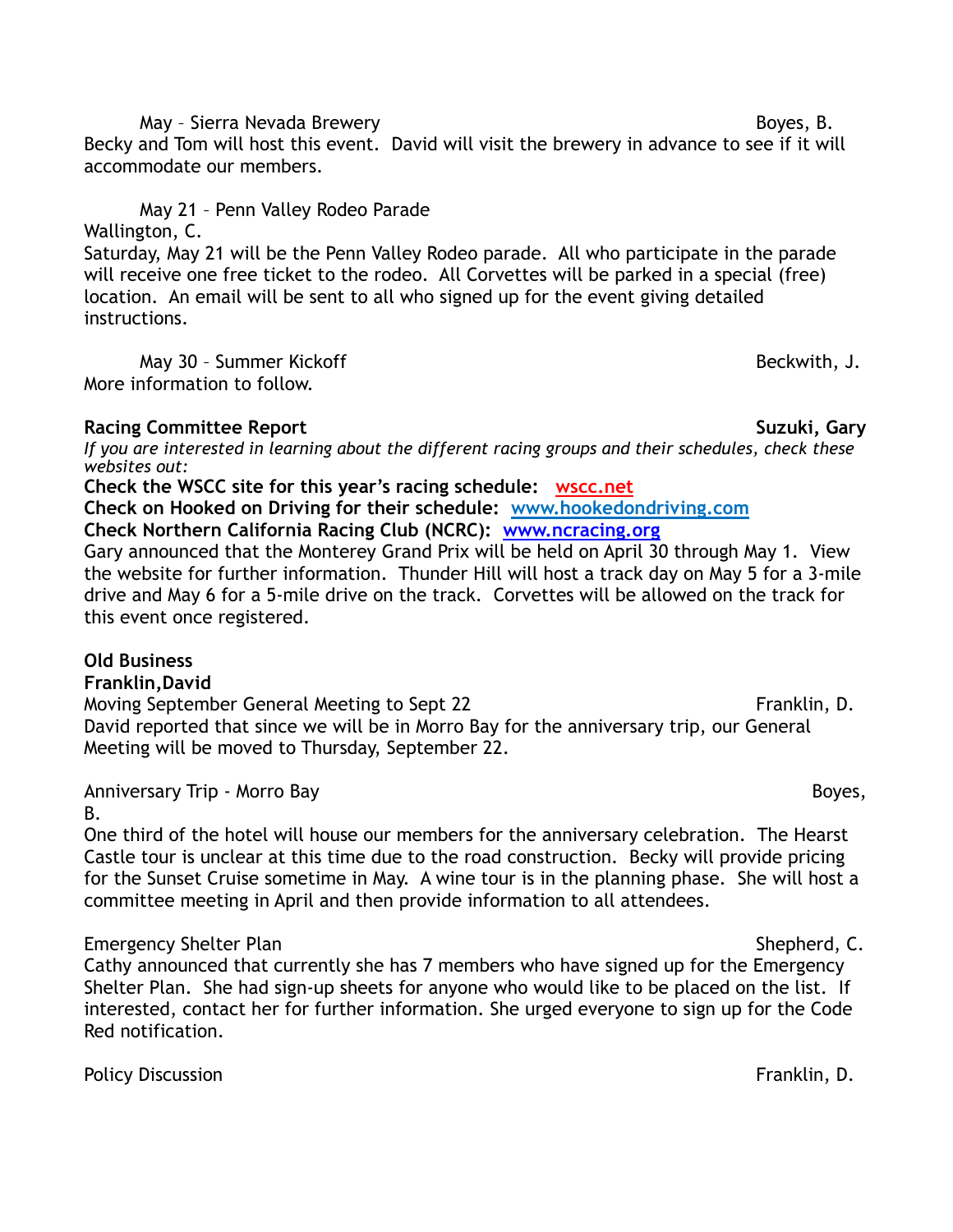David explained the Consumable policy. The purpose of the policy is to have one board member responsible for the inventory. Any member may use the "tub" but must return to the board member. David also explained the Communication policy. This policy is to ensure that all members receive emails from one location. The secretary will send out emails and make certain that the group email list is current.

# **New Business**

# **Franklin,David**

VP Candidate and additional information

The agenda for the April Board meeting will include a discussion for those who have expressed an interest in the Vice President position. Voting will occur in July and the candidate will then take office in August.

Debbie Franklin will take over the Secretary position in April.

The website is up and running. Email any updated pictures of your car or club interest and Mary Jayne will upload to the website. Her email is 4maryjayne@ gmail.com

Mexican Train

Before Covid, we had two Mexican Train groups. If interested in starting a new group, contact the Board to let them know your interest.

Lake Wildwood Theater Company – "Enchanted April"

Wallington, C.

The dates for this play are April 22, 23, 24, 28, 29 and 30. You will be able to purchase tickets online through Brown Paper Tickets in April. An email will be sent out to the members once tickets are available.

Off Broad Street

This theater company is struggling to stay open due to Covid. They need attendance. If you are interested in theater, purchase a ticket and enjoy a great performance.

**Closing Franklin,David**

# **Reminders**

Sign Attendance Sheet

Save your pull-tabs (Becky Boyes), hotel items (Mary Jayne Emmons), eye glasses/ Hearing Aids (Chris Megenity) and email photos of events to Mary Jayne Emmons (4maryjayne@gmail.com).

Members are reminded to check out the club website at www.highsierracorvettes.org Check the WSCC web calendar for additional information **– [wscc.net](https://wscc.net/)**

#### **Adjourn meeting**